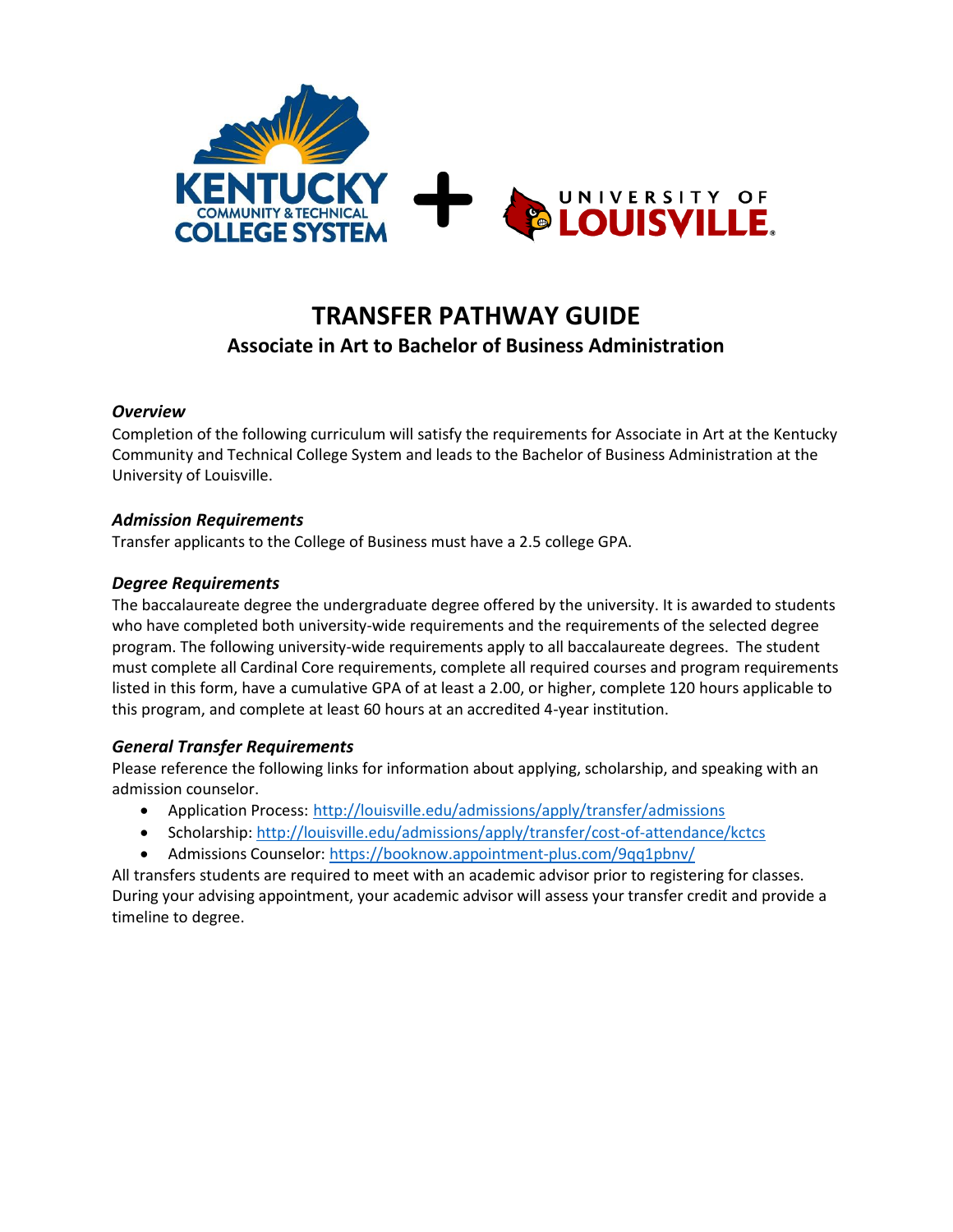# **KCTCS AA to University of Louisville BBA CHECKLIST**

## **Kentucky Community and Technical College System**

| <b>KCTCS</b><br>Course | <b>Course or Category</b>                      | <b>Credits</b> | UofL<br><b>Course</b> | Completed |
|------------------------|------------------------------------------------|----------------|-----------------------|-----------|
| <b>ENG 101</b>         | <b>Written Communication I</b>                 | 3              | <b>ENGL 101</b>       |           |
| <b>ENG 102</b>         | <b>Written Communication II</b>                | 3              | <b>ENGL 102</b>       |           |
| <b>COM 181</b>         | <b>Public Speaking</b>                         | 3              | <b>COMM 111</b>       |           |
| <b>ECO 201</b>         | Principles of Microeconomics                   | 3              | <b>ECON 201</b>       |           |
| ECO 202                | Principles of Macroeconomics                   | 3              | <b>ECON 202</b>       |           |
| TBS XXX                | Any- Social Behavioral GEN/ED*                 | 3              | TBD XXX               |           |
| <b>HIS XXX</b>         | Heritage: Recommend- HIS 101, 102, 108 or      | 3              | HIST 101, 102,        |           |
|                        | 109                                            |                | 211 or 212            |           |
| TBS XXX                | Any Humanities GEN/ED                          | 3              | TBD XXX               |           |
| TBS XXX                | Any- Science w/lab GEN/ED                      | 4              | TBD XXX               |           |
| <b>MAT 150</b>         | College Algebra                                | 3              | <b>MATH 111</b>       |           |
| <b>STA 220</b>         | <b>Statistics</b>                              | 3              | <b>MATH 109</b>       |           |
|                        | <b>Subtotal General Education Core Courses</b> | 34             |                       |           |

#### **Category 1: KCTCS General Education Core Requirements (33 hours)**

TBS XXX means to be selected by KCTCS student.

TBD XXX means to be determined by University of Louisville based on course selected.

\*Must be an SBS course other than ECON

#### **Category 2: KCTCS AA Requirements (6 hours)**

| <b>KCTCS</b><br>Course | <b>Course or Category</b>                 | <b>Credits</b> | <b>UofL</b><br><b>Course</b> | <b>Completed</b> |
|------------------------|-------------------------------------------|----------------|------------------------------|------------------|
| PHI XXX                | Ethics-PHI 130 or PHI 150                 |                | PHIL 321 or<br>225           |                  |
| TBS XXX                | A/H, S/B or FL Gen Ed-cultural studies    |                | TBD XXX                      |                  |
|                        | <b>Subtotal AA/AS Requirement Courses</b> | b              |                              |                  |

#### **Category 3: KCTCS Electives (21 hours)**

| <b>KCTCS</b><br>Course | <b>Course or Category</b>                | <b>Credits</b> | UofL<br>Course  | <b>Completed</b> |
|------------------------|------------------------------------------|----------------|-----------------|------------------|
| <b>CIT 105</b>         | Digital Literacy or IC3 Fast Track Test* | $0 - 3$        | Elective        |                  |
| <b>FYE 105</b>         | First-Year Experience                    | 3              | <b>GEN 101</b>  |                  |
| <b>ACC 201</b>         | <b>Financial Accounting</b>              | 3              | ACCT 201        |                  |
| <b>ACC 202</b>         | <b>Managerial Accounting</b>             | 3              | <b>ACCT 202</b> |                  |
| <b>BAS 160</b>         | <b>Introduction to Business</b>          | 3              | Elective        |                  |
| <b>BAS 267</b>         | Introduction to Business Law             | 3              | Elective        |                  |
| <b>BAS 289 or</b>      | <b>Operations Management or</b>          | 3              | Elective        |                  |
| <b>BAS 293</b>         | Principles of Finance                    |                |                 |                  |
|                        | <b>Subtotal Elective Courses</b>         | 21             |                 |                  |
|                        | <b>TOTAL Associate Degree Hours</b>      | 61             |                 |                  |

\*Students who take IC3 Fast Track Test in place of CIT 105, will need to make up the missing 3 hours with any college level course of choice.

One course must be selected from the KCTCS identified Cultural Studies course list